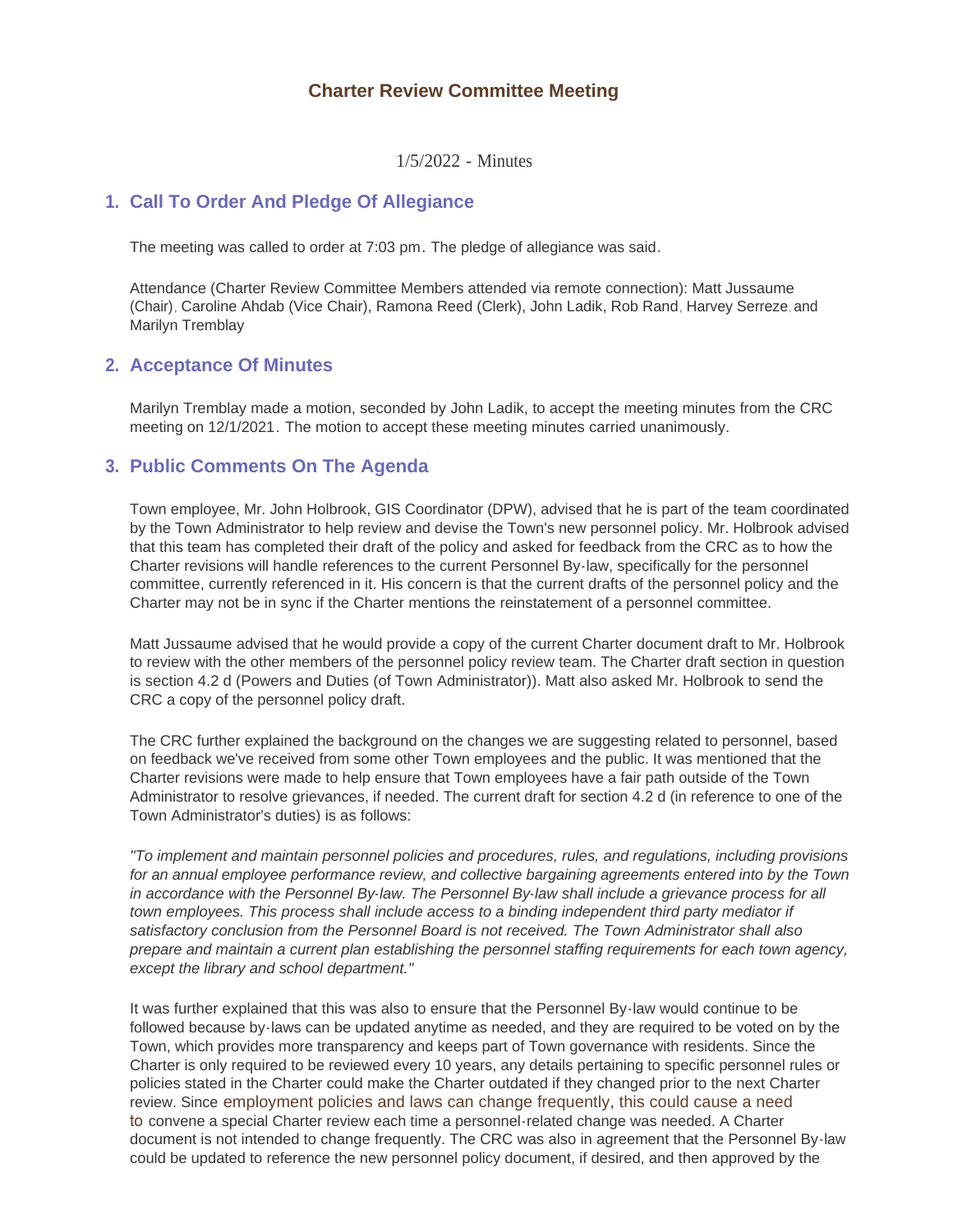Select Board and Town Meeting.

Additionally, another personnel-related change the CRC is recommending for the Charter is to section 5.3 b (Administrative Organization (Appointments, Promotions and Discipline)), regarding the new Human Resources role:

*"Individuals performing the human resources function for the town shall be appointed by and report to the Select Board. The review process and compensation decisions for the human resources function shall be made by the Select Board."*

This suggested revision for the Charter was also implemented based on feedback by Town employees and residents, to ensure that human resources staff would not be subject to any potential conflict of interests that could occur if this HR function reported to the Town Administrator. For example, if any employee, including a human resources staff member, had a grievance with the Town Administrator, the Select Board would be clearly identified as the management authority to help resolve this.

# **Public Feedback Received 4.**

The following emails were received by Matt Jussaume concerning Charter feedback:

12/2/2021 - From the Town Administrator, Mr. Andrew MacLean - Advising that there is now a board position for Pepperell Media that is appointed by the Select Board, and that it should be added to Charter section 5.5 Organization of Town Government. Matt will respond to Mr. MacLean that the CRC agreed to remove this level of detail from the Charter, and recommend that it be included in the Administrative Code and/or the Code of the Town of Pepperell.

1/3/2022 - From Select Board Chair, Ms. Margaret Scarsdale - Advising that the Select Board plans to discuss and consolidate any comments they have on the draft Charter at their meeting on 1/10/2022, and then she will formally present them to the CRC after.

Matt advised that he plans to attend that Select Board meeting, and other CRC members also said they would attend.

1/5/2022 - From Select Board Chair, Ms. Margaret Scarsdale - Advising that the Select Board heard back from the Mass. Municipal Association (MMA) in mid-December, and that "...the Select Board did not indicate they wanted to continue pursuing a meeting with them." Ms. Scarsdale further advised that Mr. Tony Beattie on the Select Board had been interested in pursuing a strong Select Board model, and the MMA response indicates we already have one. Also, Ms. Scarsdale said that she would compile a document of any suggested changes for the Charter in two sections - one with specific requested revisions, and another with general comments or questions with suggested revisions.

# **Review Charter Sections As Needed To Complete Revisions 5.**

The CRC continued the discussion about whether to add a new glossary to the Charter to explain the meaning of certain terminology referenced in the Charter.

**Motion:** A motion was made by John Ladik, seconded by Ramona Reed, to include a glossary in the Charter.

The discussion was that this is important and would be helpful. A vote was taken and the motion passed with 6 votes to approve this. Yes: Rob Rand, Ramona Reed, Marilyn Tremblay, Caroline Ahdab, John Ladik, Matt Jussaume. Abstained: Harvey Serreze (not present for the vote due to computer connectivity issues).

After the vote to add a glossary, the CRC reviewed a potential list of terminology to include provided by committee members and taken from other towns' charters (e.g. Groton). It was agreed that motions would only be made to include or exclude items for which there was a lot of discussion.